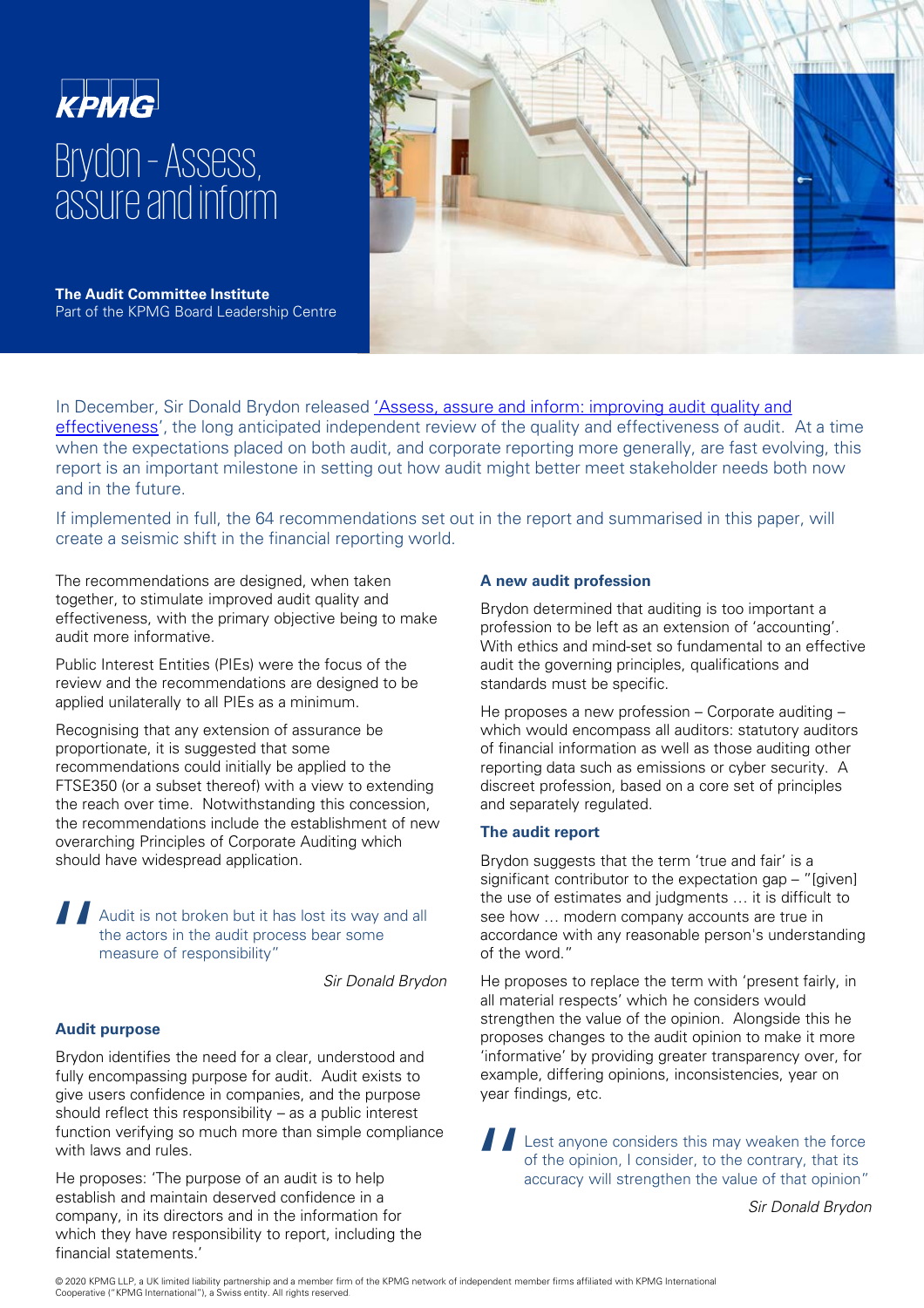# **Directors' reporting**

In order to further bridge the expectation gap, Brydon proposes a number of new and amended statements to be presented by the Directors.

First is a three year rolling Audit and Assurance Policy which would cover their approach to the appointment of auditors, the scope and materiality of all auditing (including that of the financial statements), the assurance budget and the relationship of any audit to identified risks. Shareholders would be invited to express their views on this policy in an advisory vote.

Publishing the statement of risk and uncertainties sufficiently in advance of the Audit and Assurance policy would, he says, allow the board to seek shareholder and other views on the appropriate emphases.

To improve understanding of the resilience of their company, he suggests a Resilience Statement to replace the Going Concern and Viability Statements. The new statement would address going concern in the short term, resilience in the medium term and risks to resilience in the long term.

Finally, he proposes a Public Interest Statement to allow the Directors to articulate in a holistic way how the company serves the public interest.

All these statements would have a level of assurance associated with them, funded from the assurance budget under the direct control of the audit committee.

# **Role of shareholders**

Recognising that by engaging them in the audit process shareholders will become more aware of audit's scope and value, Brydon proposes the implementation of a formal process allowing shareholders to propose matters to be covered in the audit. Further, he recommends a standing general meeting agenda item 'Questions to the chair of the audit committee and to the auditor'.

Finally he proposes the transformation of the Audit Quality Forum into the Audit Users Review Board which would replace the largely auditor-led group with a variety of users of audit – from audit committee chairs and CFOs to institutional and retail shareholders.

 $\begin{array}{c} \prod_{\begin{array}{c} t \\ t \\ t \end{array} \\ \vdots \\ t \end{array} \end{array}$ At a time when information is everywhere and there is no obligation on users of the internet to be truthful, it matters even more that shareholders, and others, can trust what directors are communicating"

Sir Donald Brydon

# **Other stakeholders**

Brydon notes the value of the audit opinion to other stakeholders and makes a series of recommendations to reflect these wider interests, including:

- Corporate auditors to be governed by a principle to act in the interest of users of their report beyond solely the shareholders

- Audit reports to comment on the alignment, or lack thereof, between the Directors' section 172 statement and what they observe in the business
- The implementation of a simple internal process allowing the workforce to raise issues around risk and assurance, and to receive a subsequent response
- The Statutory Auditor be added to the list of 'prescribed persons' allowing for whistleblowing concerns to be raised directly with them
- Disclosures on supplier payment policies and performance to be made in the annual report and subject to a level of assurance as determined by the Audit and Assurance Policy

### **Fraud**

Brydon seeks to raise the prominence and transparency of fraud risk and challenge the perception that auditors have no obligation to detect it.

He recommends directors to report on actions that they have taken to prevent and detect fraud, and for auditors to assure the statement and include a description of the audit procedures carried out over relevant controls.

In order to ensure the highest quality of audit work over fraud he also recommends:

- Fraud and forensic accounting to form part of the required training and continuous learning for corporate auditors
- The creation of an open access case study register allowing auditors to learn real time from frauds identified across the market
- A Fraud Panel to be established with the ability to levy sanctions on auditors where material fraud was not detected

#### **Internal controls**

In line with Sir John Kingman's findings, Brydon recommends directors report more meaningfully on internal controls and the role of the auditor in relation to that reporting.

He recommends that the Government gives serious consideration to mandating a UK Internal Controls Statement consisting of a signed attestation by the CEO and CFO to the Board that an evaluation of the effectiveness of the company's internal controls over financial reporting has been completed and whether or not they were effective. The Board should then report to shareholders that it has received such an attestation.

Furthermore, companies be required to disclose when any material failure of their internal controls has taken place and a failure of relevant controls in the 12 months prior to the attestation or in the 12 months following should result in a requirement for future statements to be audited for a period of three years following the failure.

#### **Capital maintenance**

There are a number of recommendations designed to ensure the existence of sufficient distributable reserves in the long term, including increased audit procedures.

© 2020 KPMG LLP, a UK limited liability partnership and a member firm of the KPMG network of independent member firms affiliated with KPMG International Cooperative ("KPMG International"), a Swiss entity. All rights reserved.